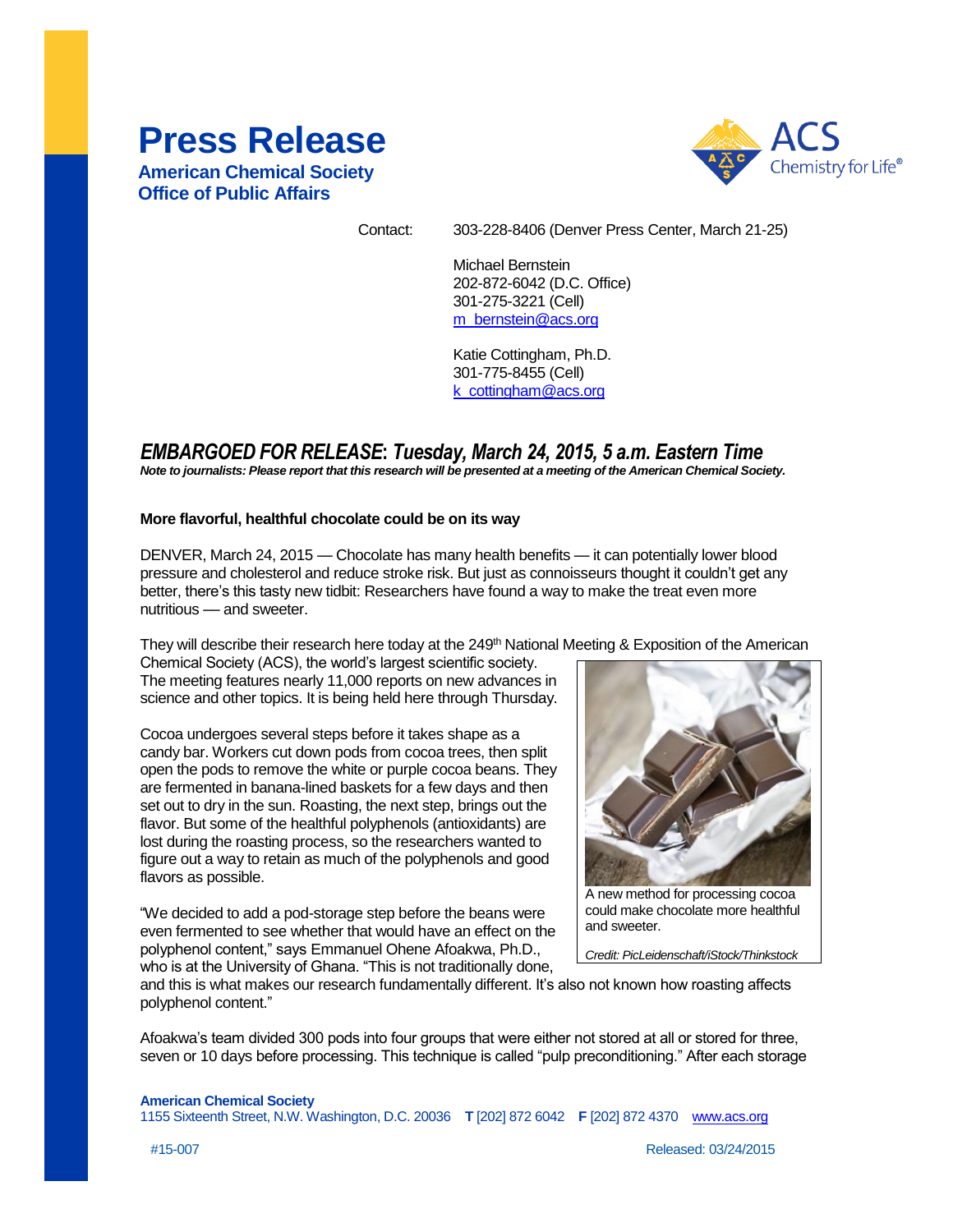period passed, fermentation and drying were done as usual. He reports that the seven-day storage resulted in the highest antioxidant activity after roasting.

To assess the effects of roasting, the researchers took samples from each of the storage groups and roasted them at the same temperature for different times. The current process is to roast the beans for 10-20 minutes at 248-266 degrees Fahrenheit, he explains. Afoakwa's team adjusted this to 45 minutes at 242 degrees Fahrenheit and discovered that this slower roasting at a lower temperature increased the antioxidant activity compared to beans roasted with the conventional method.

In addition, the beans that were stored and then roasted for 45 minutes had more polyphenols and higher antioxidant activity than beans whose pods were not stored prior to fermentation, says Afoakwa. He explains that pulp preconditioning likely allowed the sweet pulp surrounding the beans inside the pod to alter the biochemical and physical constituents of the beans before the fermentation. "This aided the fermentation processes and enhanced antioxidant capacity of the beans, as well as the flavor," he says. He adds that the new technique would be particularly useful for countries in Southeast Asia and Latin America where cocoa beans produce a chocolate with a less intense chocolate flavor and have reduced antioxidant activity.

Looking to the future, he says the team will be studying in more detail the effects of roasting on the flavor of freshly picked compared to stored cocoa beans. They will be testing different temperatures and roasting and storing times to determine if even higher amounts of antioxidants can be retained through the process.

The researchers acknowledge funding from the Belgium Government under the VLIR TEAM Cocoa [Project](http://www.vliruos.be/en/ongoing-projects/overview-of-ongoing-projects/team/sustaining-high-quality-cocoa-production-by-west-african-smallholder-farmers/) between Ghent University, Ghent, Belgium, and the University of Ghana, Accra, Ghana.

The American Chemical Society is a nonprofit organization chartered by the U.S. Congress. With more than 158,000 members, ACS is the world's largest scientific society and a global leader in providing access to chemistry-related research through its multiple databases, peer-reviewed journals and scientific conferences. Its main offices are in Washington, D.C., and Columbus, Ohio.

To automatically receive news releases from the American Chemical Society, contact [newsroom@acs.org.](mailto:newsroom@acs.org)

Follow us: **With** 

# # #

CONTACT: Emmanuel Ohene Afoakwa, Ph.D. Department of Nutrition and Food Science University of Ghana Legon, Ghana Phone: +233-244-685893 Email: [eoafoakwa@gmail.com](mailto:eoafoakwa@gmail.com)